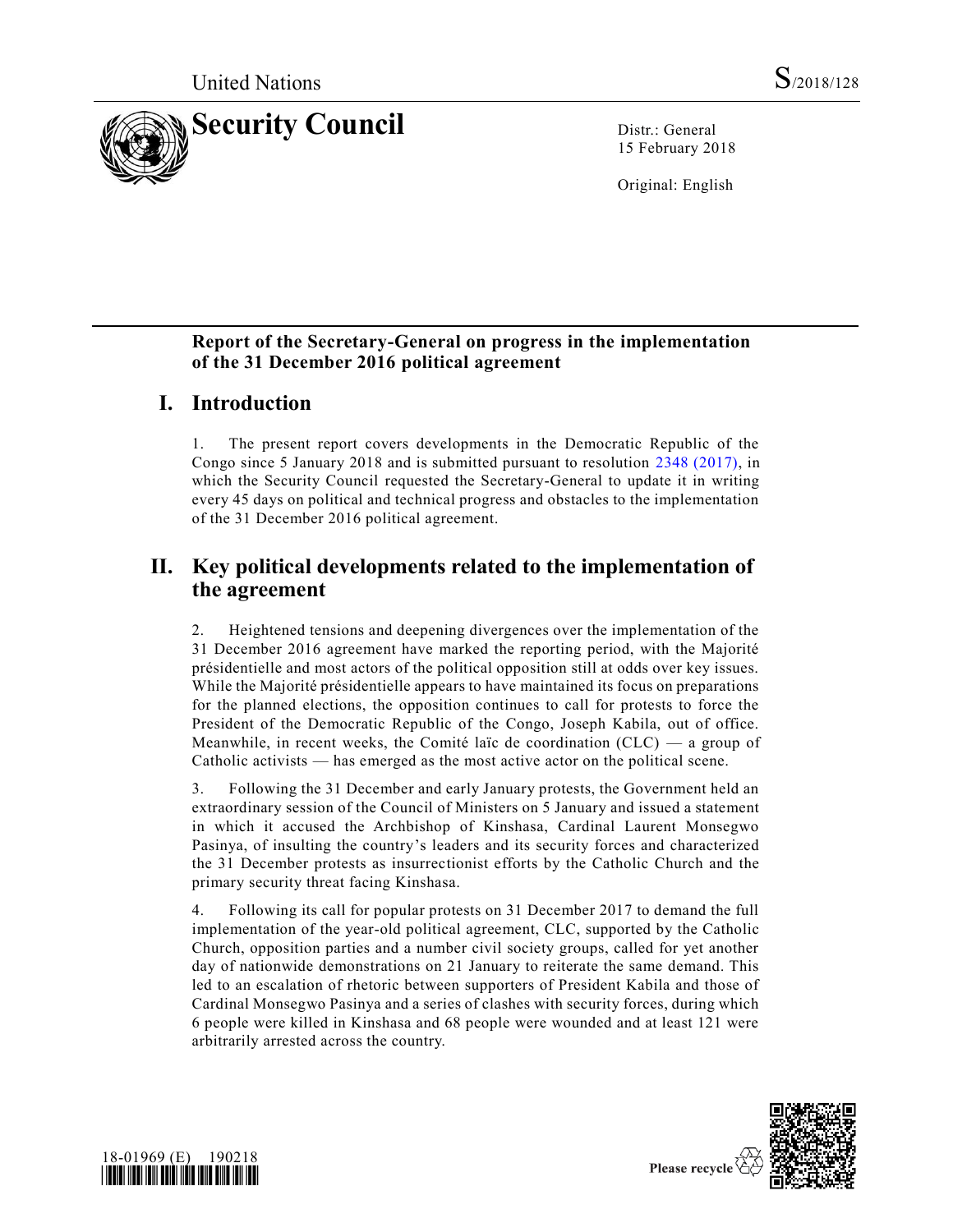5. At a mass held in Kinshasa on 23 January, two days after the deadly protests, Cardinal Monsengwo Pasinya denounced restrictions on the freedom of religion and the freedom of movement of members of the Catholic congregation.

6. On 26 January, President Kabila held a press conference, his first in five years, during which he stressed that, as announced by the Independent National Electoral Commission, presidential elections would take place on 23 December 2018 and lead to a transfer of power. When asked whether he would run for re-election, the President pointed to the Constitution, which bars him from holding a third term in office. Reacting to the violence in the context of public protests, the President noted that peaceful demonstrations should be permitted, adding that those organizing demonstrations should be held accountable if they turn violent. He also called on the Parliament to examine laws on public demonstrations.

7. On 27 January, some opposition leaders held their own press conferences. The leader of the Union pour la nation congolaise, Vital Kamerhe, deplored the fact that the confidence-building measures envisaged in the 31 December 2016 agreement had not been implemented, adding that opposition figures remained in jail or lived in hiding and that the President's views did not correspond with those of the rest of the country. The leader of the Groupe des sept coalition of political parties, Pierre Lumbi, expressed concern that the President was not responding to the aspirations of the citizens.

# **III. Key electoral developments related to the implementation of the agreement**

#### **Electoral developments**

8. At a press conference held on 31 January, the President of the Independent National Electoral Commission announced the conclusion of the voter registration process. According to the Commission, over 46 million potential voters have now been registered across the 26 provinces of the Democratic Republic of the Congo, which is well above the 41 million initially expected. Among those registered, 47 per cent are women.

9. During the reporting period, the United Nations Organization Stabilization Mission in the Democratic Republic of the Congo (MONUSCO) and the United Nations Development Programme (UNDP) continued to support the voter registration efforts of the Independent National Electoral Commission. The Mission has made 64,000 litres of fuel available to the Commission for the operationalization of the last voter registration centres in the Kasai Province. The funding of the Democratic Republic of the Congo electoral support project, a multi-partner basket fund managed by UNDP, initially budgeted at \$123.3 million, was revised downward to \$65.5 million. Discussions with the Commission concerning finalization of the project are ongoing.

10. On 5 January, the President of the Independent National Electoral Commission launched the voter sensitization campaign on the use of the voting machines in Kinshasa. The Commission plans to use a total of 106,000 voting machines during the upcoming elections. In recent weeks, political actors from the opposition and some international partners have expressed reservations regarding the use of voting machines in the upcoming elections, arguing that they could be used for election fraud. The Commission claims instead that their use will reduce cost and fraud.

11. In December, the Government Spokesperson and Minister of Communications, Lambert Mende, announced that the Government would launch the disbursement of a monthly instalment of \$60 million to the Commission in January, in view of the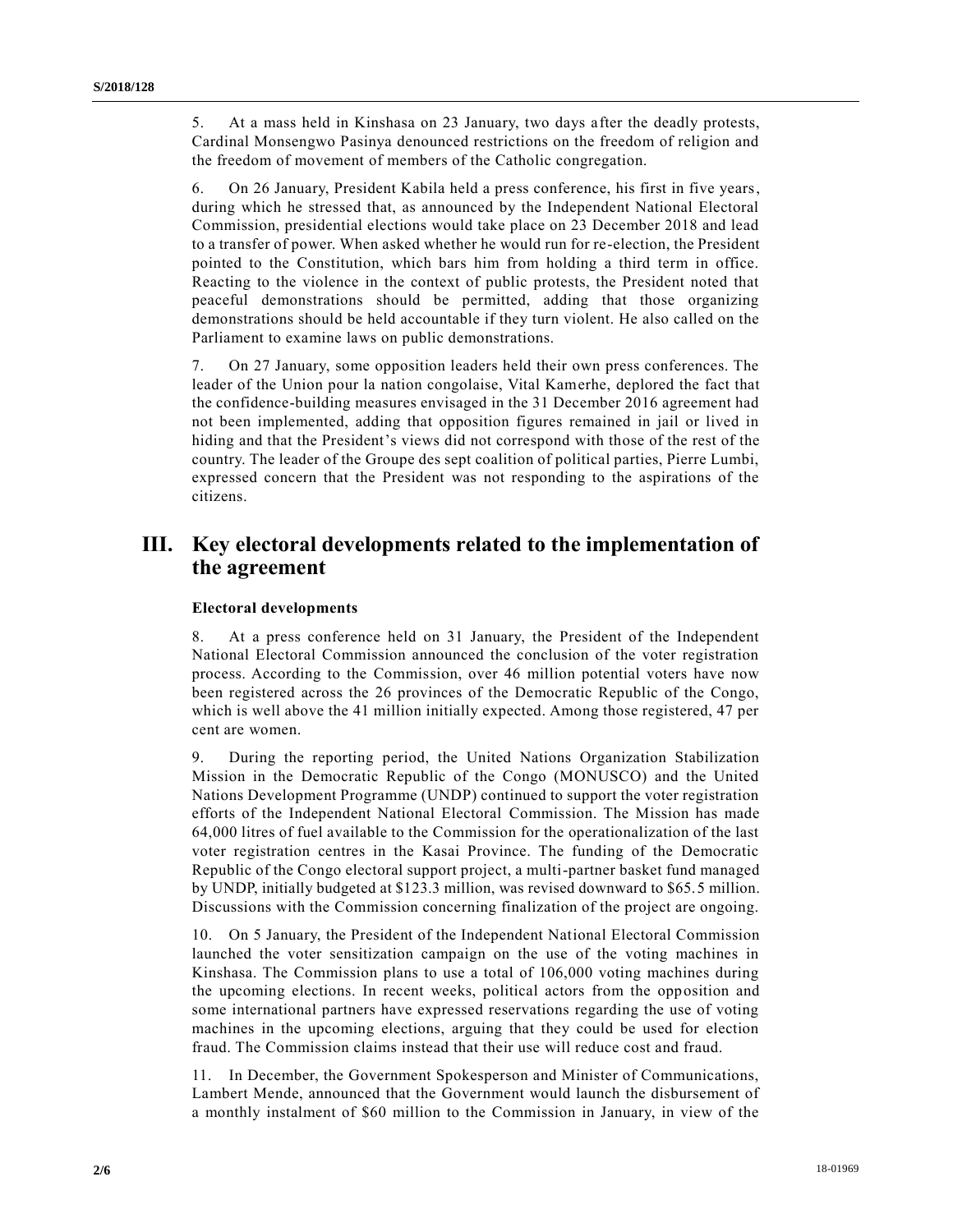planned elections. As at 31 January, the Government had not yet disbursed the January instalment.

#### **Restrictions on political space and violence related to the implementation of the political agreement in the electoral context**

12. During the reporting period, authorities continued to prohibit and repress protests by opposition political parties and civil society organizations. During the 21 January protests, at least six people were killed in Kinshasa, including two women. Across the country, 68 persons were injured and 121 persons, including 4 children, were arbitrarily arrested. Victims included priests and members of civil society organizations and opposition parties.

13. In the context of those protests, MONUSCO teams were attacked by security forces. In Kinshasa, a MONUSCO human rights officer who was monitoring the events at Saint Michel church in the Bandalungwa commune was beaten by the military police, who also fired tear gas towards a MONUSCO patrol. Two MONUSCO teams were threatened and forced to withdraw. MONUSCO teams were also denied access to information and to many sites, including morgues, hospitals and detention facilities.

14. Reports of harassment or threats by Congolese authorities aimed at restricting the work of national or international journalists and restrictions on freedom of information and freedom of expression increased over the reporting period. Those affected included journalists working for Radio Okapi, a broadcaster owned and operated by the Mission. In Kisangani, a Radio Okapi journalist and a driver covering the demonstrations were threatened and chased by members of the Republican Guard. On 2 January, at a morgue in Kinshasa, the military police arrested the correspondent of Radio France Internationale, who was covering the events of 31 December. Following advocacy efforts by MONUSCO, the journalist was released later that day, along with three persons the journalist had interviewed.

15. In January, MONUSCO published its annual analysis of the human rights situation in 2017, highlighting that 1,375 alleged violations related to democratic space were documented during the year. This represents an increase of 25 per cent compared with 2016 and indicates the continuous shrinking of democratic space and increasing restrictions on civil and political rights. State agents continue to be responsible for most of the alleged violations (97 per cent of the total), including 712 by the Congolese National Police, 269 by the Armed Forces of the Democratic Republic of the Congo, 153 by political/administrative authorities and 135 by officers of the Agence nationale du renseignement. Alleged violations mainly consisted of arbitrary arrests and detentions, violations of the rights to freedom of opinion, expression and peaceful assembly, and the targeting of human rights defenders, political opponents and journalists. Perpetrators continue to enjoy impunity, with no significant investigation, follow-up or convictions in any of the cases recorded.

#### **Confidence-building measures**

16. Progress in the implementation of the confidence-building measures has been slow and remains incomplete. The Government has yet to take adequate steps to fully open the political space and create an environment conducive to the holding of credible elections. Over the past 12 months, only a few demonstrations organized by parties of the Majorité présidentielle have been authorized, and demonstrations organized by opposition parties and civil society groups have been systematically forbidden. MONUSCO remains engaged with the Government to facilitate the authorization of peaceful demonstrations, including by developing a code of conduct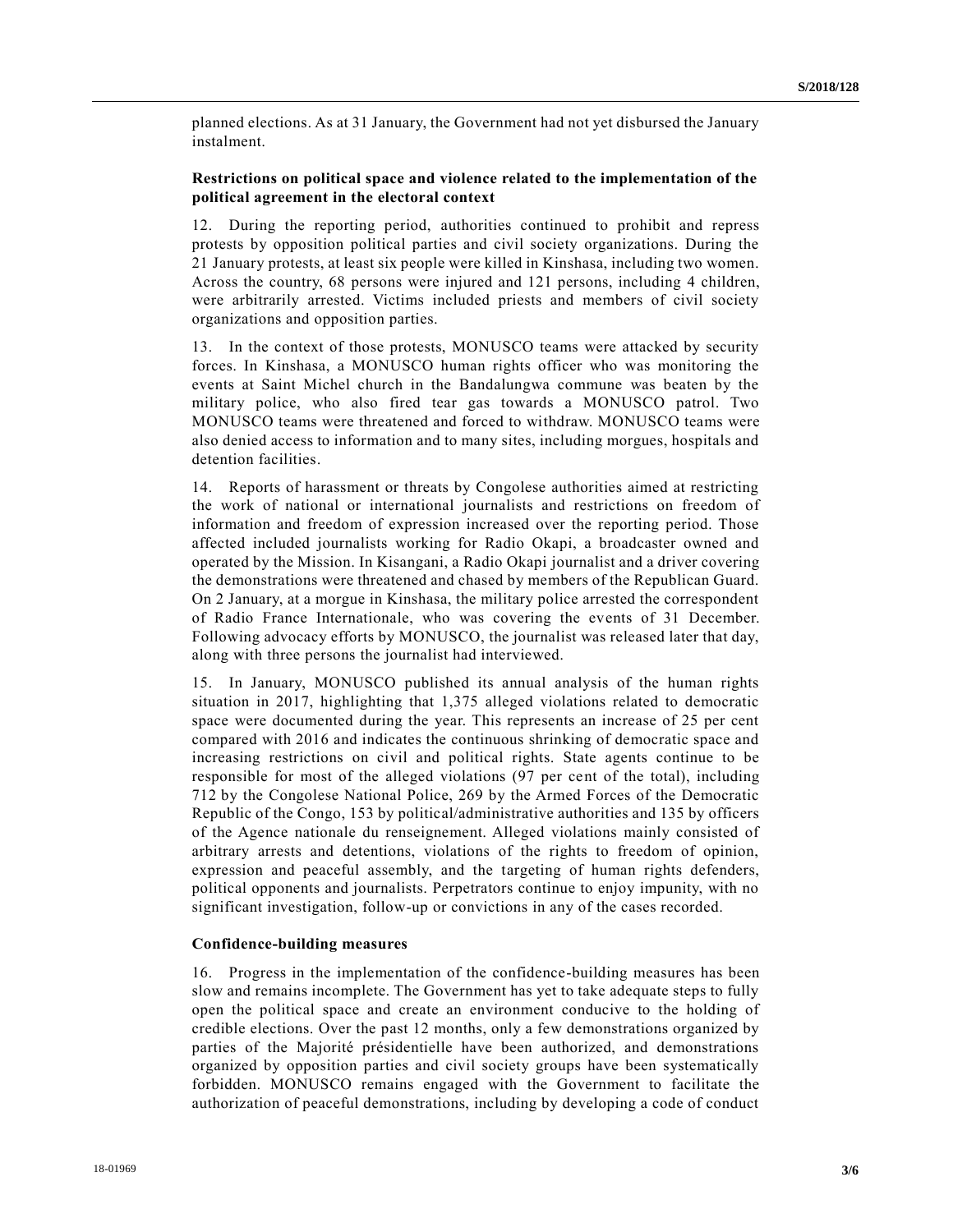and working with protest organizers to ensure the peaceful nature of any demonstrations.

17. Twenty-five political prisoners were released during the period under review. On 26 January, the Minister of Justice, Alexis Thambwe Mwamba, announced the release of 10 additional prisoners covered by a 2014 amnesty. Ninety political prisoners remain in detention. The Government has agreed to discuss these cases with MONUSCO and to have a regular exchange of information. The Government has also agreed to review the emblematic case of the opposition leader Jean-Claude Muyambo, whose prison sentence was extended from 26 months to five years. Regarding freedom of the media, the Government has authorized selected opposition-aligned media outlets to broadcast. However, more progress is required to achieve equal access to public media for all political parties.

# **IV. Good offices efforts in support of the implementation of the agreement**

18. In support of the implementation of the 31 December 2016 agreement, my Deputy Special Representative in the Democratic Republic of the Congo, David Gressly, continued to engage with relevant stakeholders, including national authorities, urging them to take concrete steps in the implementation of confidence building measures, especially the release of political prisoners. He also called on the authorities to allow opposition parties and civil society groups to hold peaceful demonstrations, and encouraged them to instruct security forces to exercise restraint in the context of those demonstrations.

19. Regional actors have also remained engaged in efforts to implement the agreement. On 9 January, a senior adviser to the Chairperson of the African Union Commission, Moussa Faki, visited Kinshasa for consultations with President Kabila and key political figures from the Majorité présidentielle and the opposition.

20. Also on 9 January, the President of the Congo, Denis Sassou Nguesso, met in Brazzaville with a visiting delegation of the Episcopal Conference of the Congo to discuss progress in the implementation of the agreement. The delegation shared its views on the ongoing transition and on preparations for the holding of ele ctions. It also urged President Sassou to remain engaged in efforts to find solutions to the political challenges facing the Democratic Republic of the Congo.

21. On 30 January, the Executive Secretary of the Southern African Development Community (SADC), Stergomena Tax, visited Kinshasa and consulted with national stakeholders.

22. My Special Envoy for the Great Lakes Region, Saïd Djinnit, has also continued his consultations with officials from the African Union, the International Conference on the Great Lakes Region and SADC on a visit to the Democratic Republic of the Congo of representatives of these institutions in their capacity as the guarantors of the Peace, Security and Cooperation Framework for the Democratic Republic of the Congo and the Region, as decided during their meeting in Addis Ababa on 22 November 2017.

### **V. Observations**

23. Thirteen months have passed since the signing of the 31 December 2016 agreement and, while the update of the voter register has reached its final stage and an electoral calendar has been issued, little has been done to implement the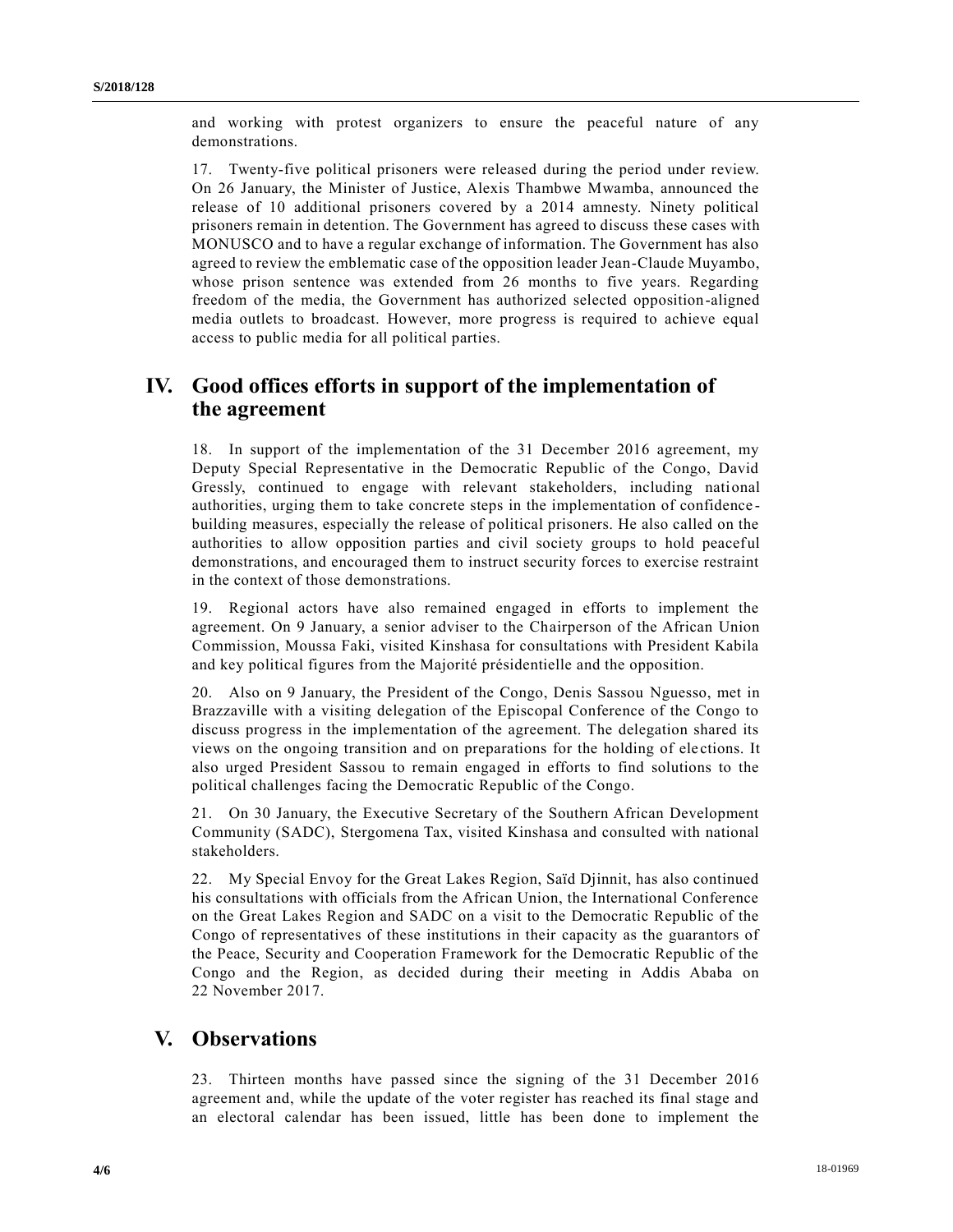confidence-building measures aimed at creating a conducive environment for peaceful and credible elections. I am concerned that this situation is fuelling renewed political instability, threatening the gains made in recent months and exacerbating an already difficult security, economic, human rights and humanitarian situation.

24. In recent weeks, amidst the continued deterioration of the political climate, the Catholic Church — a central institution in the lives of millions of Congolese — has regrettably been drawn into deep political divisions. The increasingly antagonistic rhetoric that has dominated public exchanges between the authorities and leaders of the Church is a matter of grave concern. It carries with it the risk of an ever more acrimonious and polarized public debate at a time when restraint and compromise are required for credible and fair elections to take place. Once again, I call on all stakeholders to work constructively towards a peaceful resolution of their differences, while keeping in mind that the full implementation of the 31 December agreement remains the only viable path out of the current political stalemate. I also stress that the security forces must respect the sanctity of all places of worship.

25. I commend the efforts made by the Independent National Electoral Commission to complete the update of the voter register. The successful conclusion of this process must now pave the way for the adoption by the March session of the Parliament of the law on the distribution of seats, which is an important requirement for the timely holding of the polls. Moving forward, it is imperative that all institutions, political actors and public figures who have a role to play in the holding of these elections exercise maturity, wisdom and responsibility, while encouraging their supporters to do the same. I further call on the authorities, political leaders on all sides, faith leaders and civil society groups to work together to create an environment conducive to the holding of credible and fair elections.

26. I welcome President Kabila's commitment, expressed at a press conference on 26 January in Kinshasa, to ensure that elections are held as planned. I also welcome his assurances that the Constitution of the Democratic Republic of the Congo will be respected. I take note of his call to Parliament to examine laws related to public demonstrations, with a view to improving them. I encourage members of Parliament to heed this call and take up this pressing issue during their March session, with the objective of opening democratic space.

27. Once again, I call on leaders of the opposition to join the political and electoral process to ensure that the voices they represent are heard and considered in the decision-making process. Today, as in the past, all political actors must realize that there is no alternative to participating in elections.

28. I am appalled by the deaths of at least 15 demonstrators, the injury of dozens and the arrest of hundreds during a series of protests in recent weeks. I once again urge the authorities to conduct credible investigations into the circumstances surrounding these deaths and bring those responsible to justice. I encourage them to work with all stakeholders to facilitate the holding of peaceful demonstrations and ensure freedom of expression for all Congolese citizens, as this is one of the foundations required for credible, free and fair elections. At the same time, I remind demonstrators, the opposition and civil society groups that they have an obligation to protest in a peaceful manner in conformity with the law. Similarly, the authorities must ensure that the security forces and civil authorities promote and protect the basic rights and fundamental freedoms guaranteed by the Constitution.

29. I welcome the release of 25 political prisoners during the period under review, but I am gravely concerned that at least 90 political prisoners remain in detention. I call on the Government to fully implement the confidence-building measures stipulated in the 31 December agreement and halt arbitrary arrests and detentions.